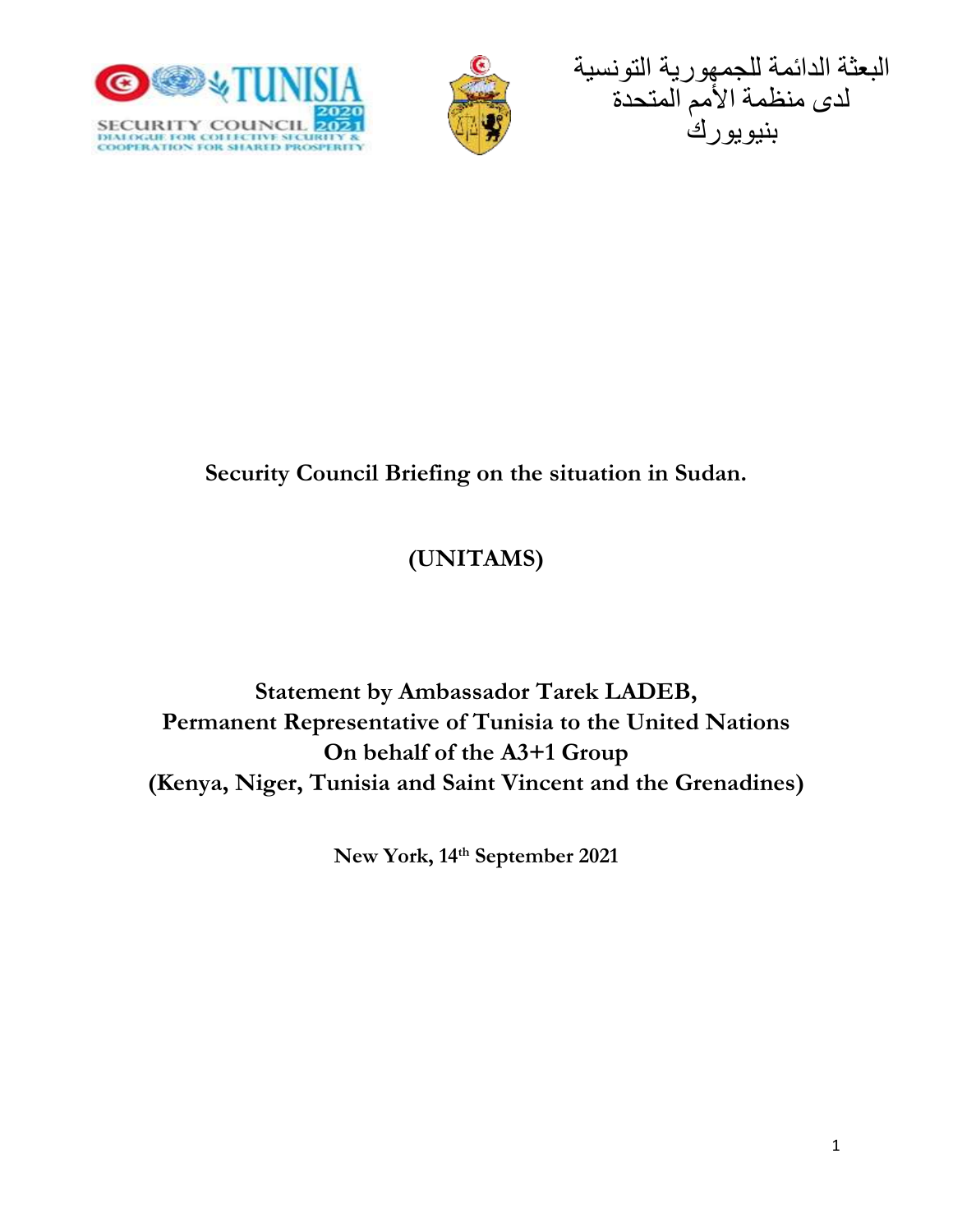#### **Madam President,**

I have the honor to deliver this statement on behalf of the A3+1, namely, Kenya, Niger, Tunisia and Saint Vincent and the Grenadines.

We are grateful to the Secretary-General for his report highlighting the activities of the United Nations Integrated Transition Assistance Mission in the Sudan (UNITAMS) (S/2021/766) and recent developments in the country.

We also thank Special Representative and head of UNITAMS, Mr. Volker Perthes, for his comprehensive briefing, Ms. Hala Alkarib, Regional director of SIHA and welcome the participation of the representative of Sudan in today's meeting.

#### **Madam President,**

The A3+1 welcome the recent progress made by the Government of Sudan to advance the political transition track, despite acute economic and humanitarian challenges.

While commending the commitment and efforts made by the Sudanese authorities to implement the Juba Peace Agreement, in particular the formation of the Joint High Military Committee for Security Arrangements, the Darfur Permanent Ceasefire Committee and related sectoral and area committees, we reiterate our call to all signatories to continue to implement the JPA key provisions, in order to consolidate the gains made thus far.

We also emphasize that the establishment of the remaining key transitional institutions is critical for advancing an inclusive and sustainable political transition.

Peace in the Sudan will not be complete until all conflicts come to an end. The A3+1 remain concerned by the sporadic inter-communal violence, as well as clashes between the Government forces and certain non-signatory armed groups. These incidents attest to the need for continued efforts to address the root causes of the conflicts.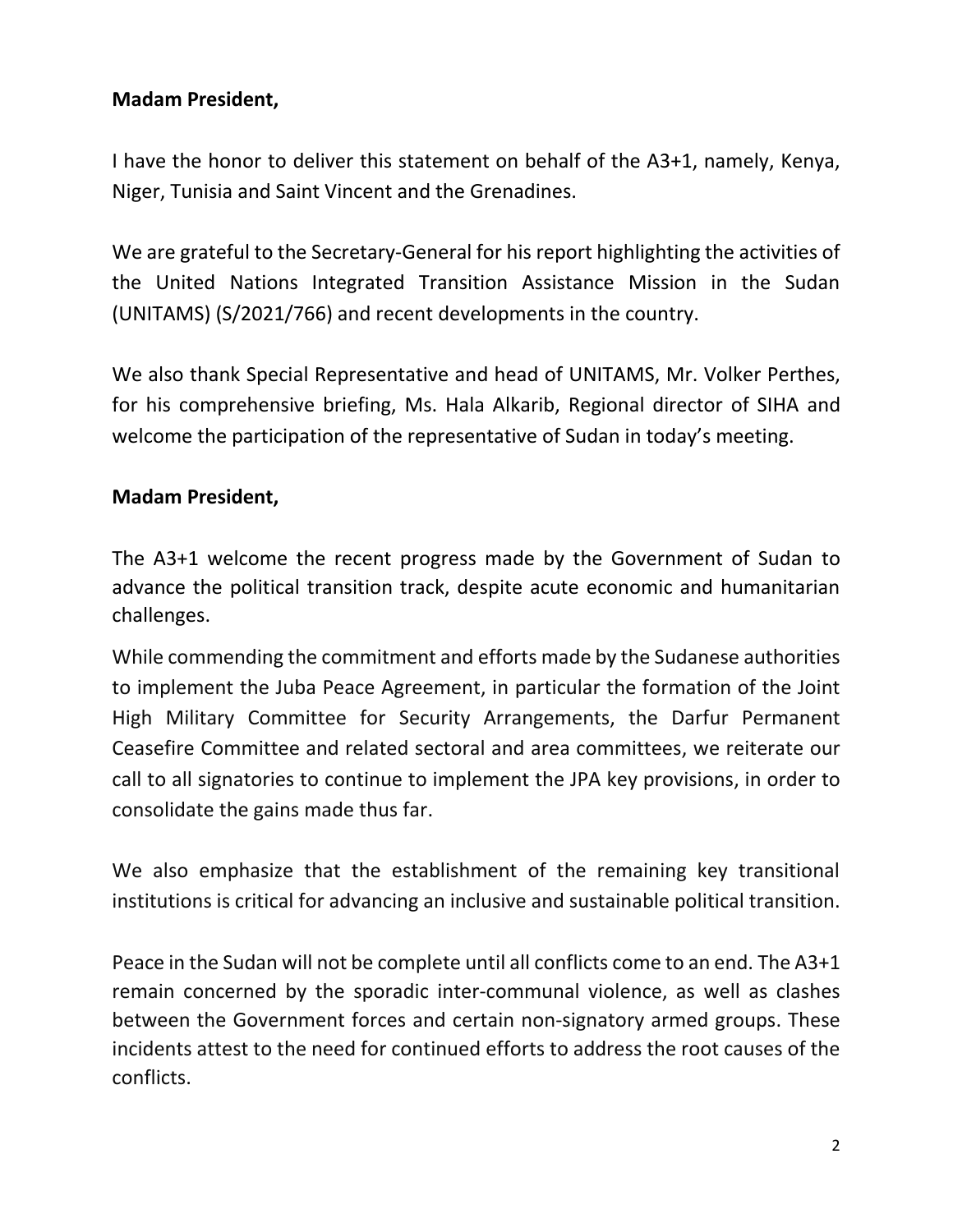The A3+1 welcome the progress made in the talks between the transitional Government and the SPLM-N Abdelaziz al-Hilu faction and urge both parties to build on this initial progress and advance a constructive framework for addressing their remaining differences. We commend UNITAMS for its contribution to facilitate these talks as part of its efforts to support peace process and implementation of the JPA.

The A3+1 also urge those who have not yet joined the peace process to do so without delay to give a chance to a sustainable and inclusive peace in Sudan.

#### **Madam President,**

The A3+1 welcome the Sudanese Government commitment and efforts to provide full protection to civilians, through the implementation of the National Plan for the Protection of Civilians in as well as promotion of dialogue and reconciliation among the different ethnic communities.

We welcome Sudan's ratification and the entry into force on September 9<sup>th</sup> of the 2006 U.N. Convention for the Protection of All Persons from Enforced Disappearance and the 1984 Convention Against Torture and Inhuman Punishment.

We also command the steps taken by the transitional Government to improve the child protection legislation including the Cabinet's decision that Sudan would withdraw its reservations to the African Charter on the Rights and Welfare of the Child related to child marriage, the right of married pregnant girls to education and child rights to privacy.

The peace process in Sudan faces serious challenges, particularly the lack of necessary financial and technical resources needed for the implementation of the JPA. In this regard, the A3+1 welcome the establishment of the "Sudan peace fund". While thanking Germany, Switzerland, and the UK for their contributions, we call on all Sudan's partners to support this initiative and facilitate its effective, and efficient operationalization.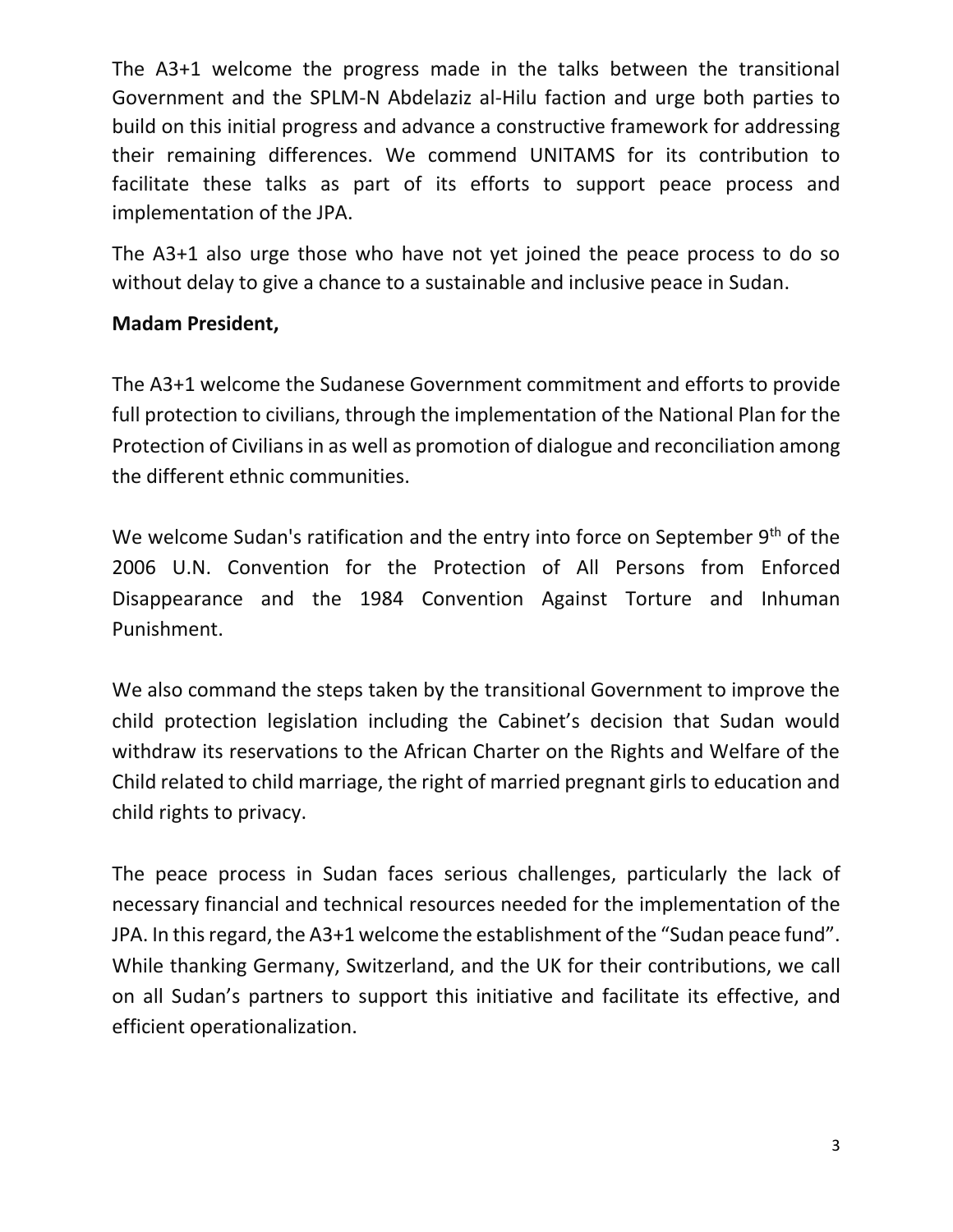We encourage all parties to ensure gender equality in decision making structures and call international partners to support Sudan to fulfill its national WPS agenda. We commend in this regard the support provided by UNITAMS to the Sudanese authorities to strengthen women's participation and inclusion in the peace process in cooperation with UN Women and UNDP

#### **Madam President,**

On the economic front, the A3+1 commend the efforts of the Sudanese authorities including stringent economic reforms undertaken to pave the way for the country to begin receiving debt relief under the enhanced Highly Indebted Poor Countries (HIPC) initiative, despite the difficulties related to the COVID-19 and to the regional context.

The A3+1 encourage the transitional government to continue its crucial economic reforms with continued international support to ease the heavy debt burden inherited from the past and pave the way to a prosperous future for all Sudanese.

The already dire humanitarian situation in Sudan has been further aggravated by the economic crisis, food insecurity, COVID-19, the adverse effects of climate change, intercommunal violence, and prolonged displacement of populations, as well as the recent refugee crisis in eastern areas and recent heavy rains.

In this regard, we commend the Sudanese for hosting these refugees and sharing resources with them. This difficult situation, which affects over 13 million people, calls on us to show responsibility and solidarity with Sudan, with a view to mitigating the impact of the humanitarian situation on the current peace-building dynamics in the country.

### **Madam President,**

The A3+1 would like to commend the progress made in the establishment of UNITAMS and welcome in this regard the signature on 4th July of the status of mission agreement.